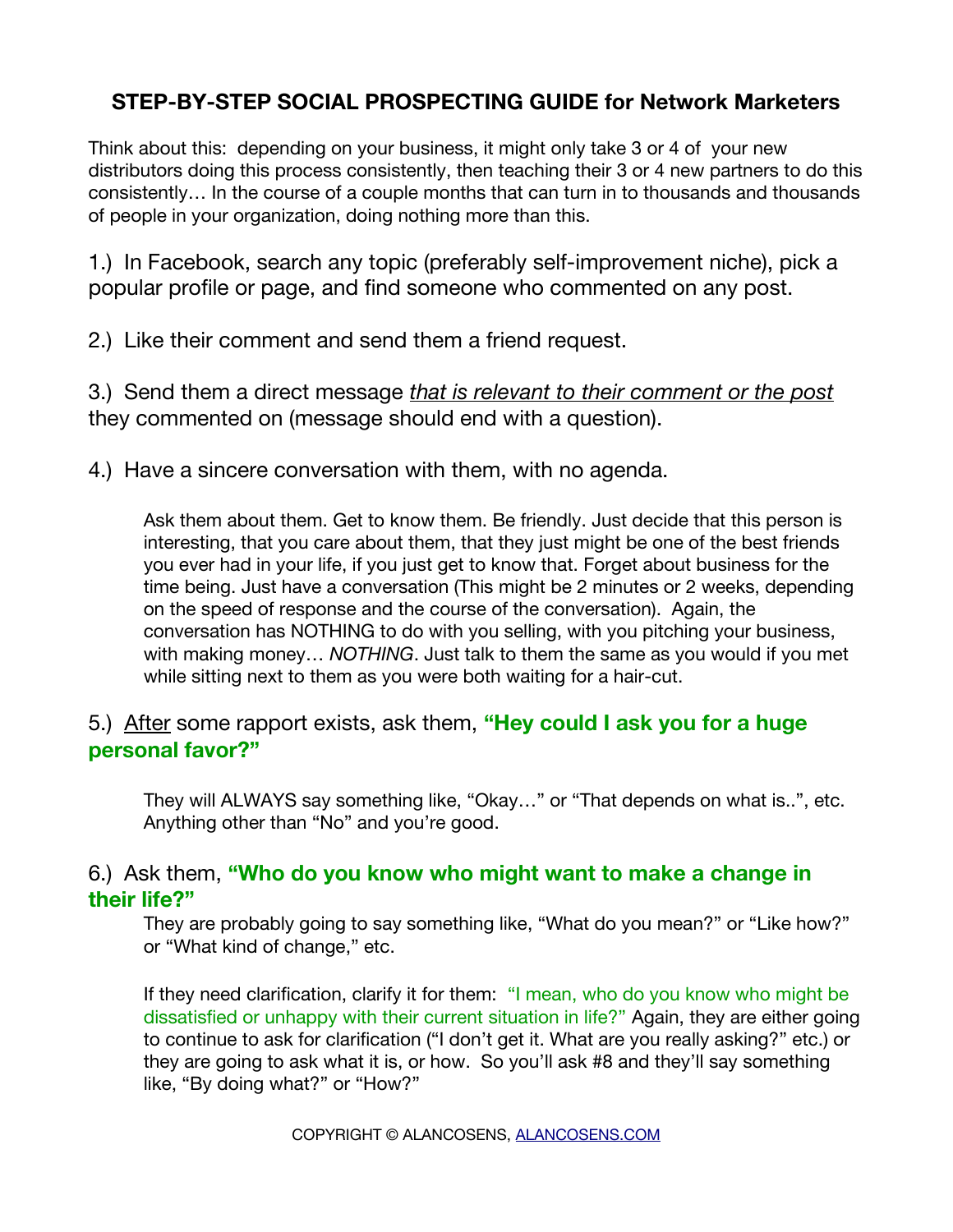## 7.) Ask them **"Why? Are** *you* **interested in making a change?"**

Usually they will say something like, "Depends what it is," or "Like what?". Many of them have never even looked at this possibility before.

**YOU ARE NOT PITCHING THEM OR SELLING THEM ANYTHING RIGHT NOW. YOU ARE ONLY TRYING TO GAUGE WHETHER THEY HAVE A LEVEL OF AWARENESS WHICH ALLOWS THEM TO REALIZE THAT THEY COULD HAVE A BETTER LIFE. THAT IS ALL YOU ARE DOING. YOU ARE NOT YET TO THE POINT WHERE YOU EVEN HAVE A PERSON WHO IS QUALIFIED TO OFFER THEM ANYTHING. THAT ASPECT OF WHAT YOU DO IS NOT IN PLAY AT ALL YET, AT THIS POINT.**

8.) Ask them to tell you about what they would like to see change in their life.

For example, **"Well, what would you most like to change about your life?"** or, **"Did you have something in particular you thought you'd like to change when I asked you that?"**

At this point they are either going to spill their guts and tell you all about the crap they don't like in their life, or they are going to go "on guard" and press you for info like, "What is it? What are you trying to get from me? What are you selling something?", etc.

If they are pressing you like that, and they are not yet willing to talk openly with you it means one of two things: Either you didn't have enough rapport established beforehand and they don't trust you enough, or… you worded something in a way that came across like you were interested in the conversation for YOUR beneft, not theirs.

But if they are pressing you, you can just say, **"Well, I'm working with this guy (lady/girl/group) who's expanding his business and I'm helping him, and we're looking for some good people who want to make a change in their lives. Do you know anyone like that?"**

At this point, they are either going to:

-Point you to someone else -Tell you that they *themselves* are looking to make a change -Or they will to tell you "No".

If they say, "no", that means you're done. Just tell them, **"Okay, cool. No problem. I was just curious and thought I'd ask. If you happen to bump into anyone like that be sure to tell them to contact me, okay? "**

9.) If they say that they *themselves* would be looking to make a change, ask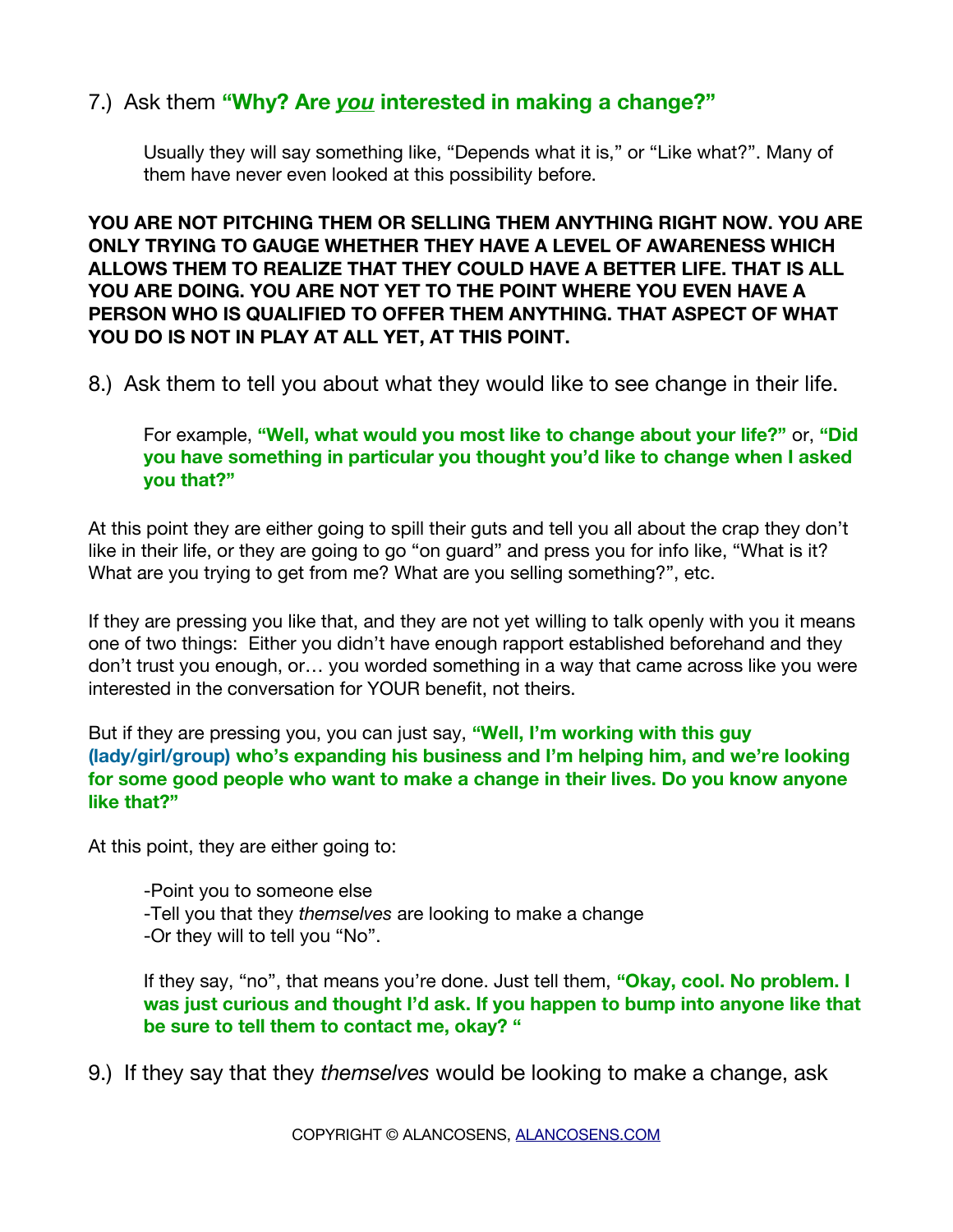them what it is they are looking to improve.

For example, the response might be, **"Okay. What exactly is it that you would like to improve?"** or, **"Anything in particular you'd like to see change?"** (Or any variation that fits. This is not a word-game. It's asking the question that is appropriate.) You just want them to tell you about their situation. This could take a bit of time or it could be fast.

If you want to completely and utterly master this part of the process, really digging in and getting that person to tell you exactly what their pain is, and how to fully handle all the considerations they will have that will prevent them from taking action in the direction which will handle that aspect of their life, I'd suggest that you get inside the Recruiting Masterclass [HERE.](https://www.recruitingmasteryclass.com/) I cover this in full detail inside.

Otherwise…

10.) Once they've told you what it is they'd like to change, send them to whatever you're going to send them too.

That could be a short video, a live Hangout, a 3-way call with your up-line, etc. It would go something like this: **"I understand. Well, I think we could help you with that. It may or may not be for you. That's really for you to decide. But I'd like to shoot you a link to a short video right now, so you can have a brief overview, so you have some idea of what we do and whether it might be for you. Then if you're willing to learn exactly how it works, I'll (whatever you're going to do… introduce them to your up-line, invite them to a live Hangout, get them the full info, etc.). Would that be alright with you?"**

Button down a time when they can look at it and get back to them after that time period. For example, **"Would you be able to look at now? If so, I'll get back with you in (15 minutes/18 minutes… whatever the length of the video is)."** If they say they can't watch it now because of **constant in them, "That's totally fine. I'll check in on you tomorrow at (whatever time today you started chatting with them). Cool?"**

If that is not cool with them, you are done. You do not chase them. You do not present another time. If they give you another time, you can note it down and agree to it. Otherwise, move on to another person. This is numbers game.

11.) After that time has elapsed, hit them up on the chat again and just write something like, "Hey \_\_\_, are you here?" If they affirm that they are there ask them, **"So what did you like most about that (video/info/etc.)?"**

If they say they didn't like it, you're done. If they say they. "liked \_\_\_\_," acknowledge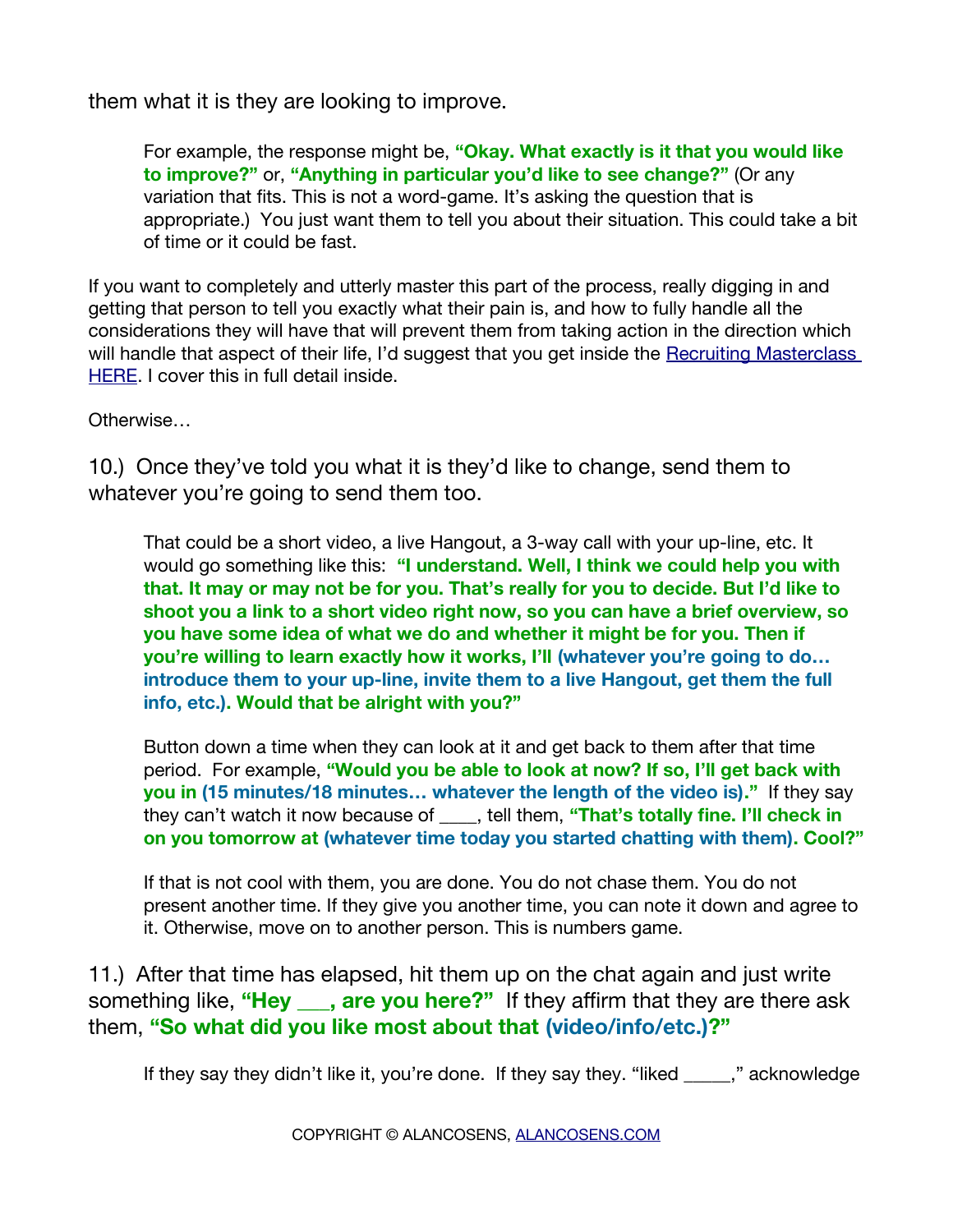them...

### 12.) Then get them to more info… *whatever* that is.

For some of you that will connecting with with your mentor. For others that will be sending them to a full rundown of your program. For others that will be inviting them to attend a live Hangout or a Zoom hangout or a telephone conference call, or just have them call you if you are comfortable on the phone. Again, the Recruiting [Masterclass](https://www.recruitingmasteryclass.com/) will prepare you for handling the phone conversation, if you want to do that.

#### That might go like this, **"Very cool. So what I'd like to do now, if you're wiling, is (whatever you want them to do next). Would that be okay?"**

Depending on what your program is, how many products you have, how in-depth your website is, how long the Hangout is, etc. it can take varying amounts of time for them to get through it to their satisfaction. They may have questions. Answer the ones you can. Refer them to the videos or other resources that answer the ones you can't, or which will take too long for you to answer. At this point it's really on them. If they are not interested enough at this point it doesn't do much good to chase them. They will see event invites that you post in FB if they have confirmed your friend request. You can always come back later and invite them to things. You can always ask them if you can add them to your email list so they will see updates about it as they come out, etc.

The idea here is not to pressure them, to sell them, to "bug" or "prod" them. You're just having a conversation and then when it's clear that you're friendly together, you ask them for a favor and go from there. It's light. It's fun. It's easy. It's relaxed. Don't worry about "making sales". You have to make contacts and develop rapport before anything else will happen.

Contact, contact, contact, contact, contact… response comes in… converse… converse… (waiting for next response)… Contact, contact, contact, contact, response comes in… converse… Contact, contact... Get it?

Notice that each step of the way it is *THEIR* decision. You are working with *their* willingness. If they aren't willing at every step of the way, there is nothing under the Sun, Moon and stars you are going to do that is going to get them into your business.

You are ONLY interested in putting people into your business who are WILLING. This isn't selling vacuum cleaners, where you can "box someone in" with trick sales questions. You are looking for business partners. People don't start businesses because they are pressured into it. They start because they want to make a change in their life and they see that there is a good vehicle to do that, that fits them. If they are not wiling to communicate with you, they are never going to be wiling to do these steps themselves.

If you stick to this process there will be no "rejection" ever, because you're never offering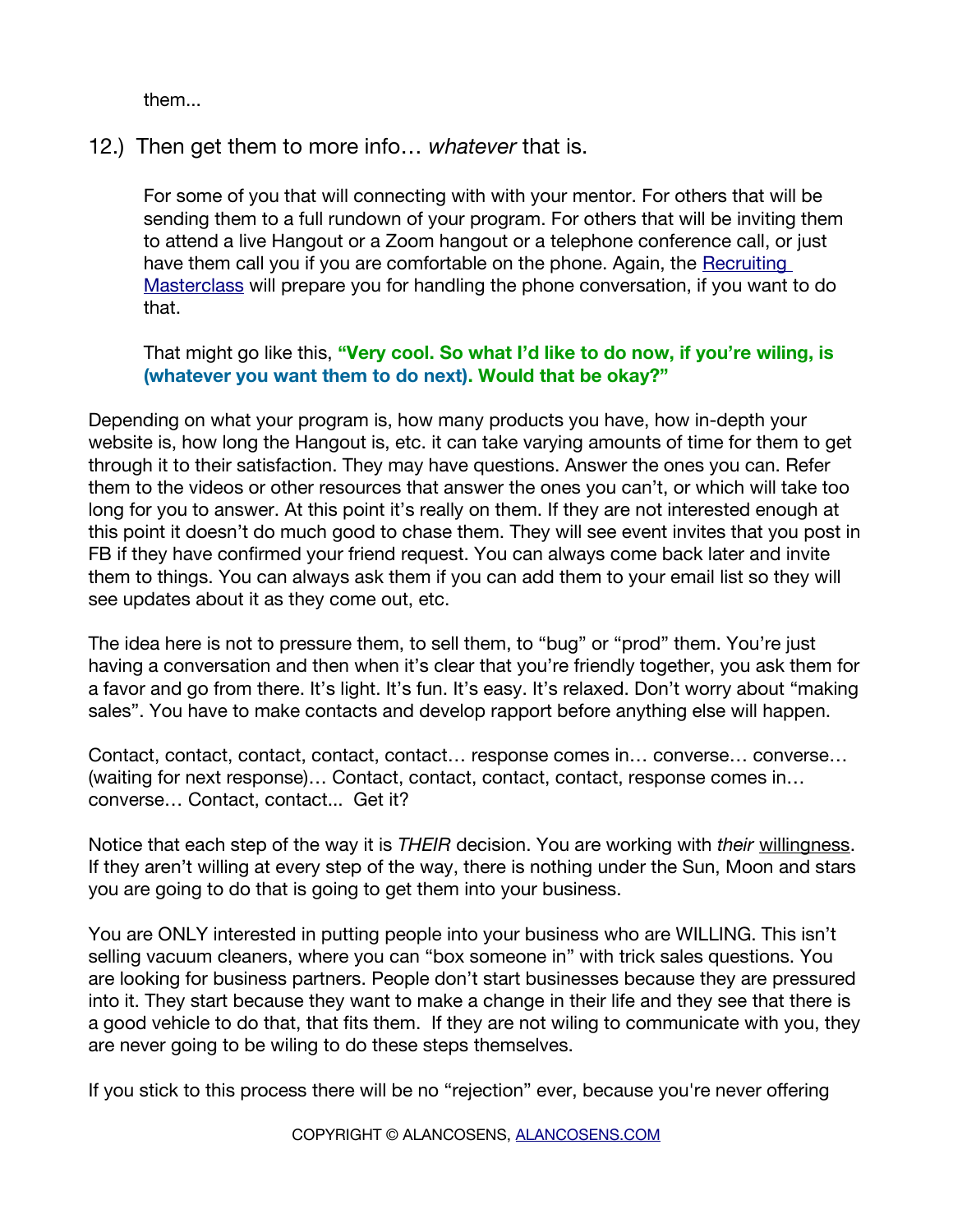them anything unless they've already agreed and qualified themselves for the offer. The only way you can experience rejection doing this is if you are not doing it properly.

If you are getting hostility and people getting irritated with you it is because you are not doing it properly, you are failing to get rapport established, or you are failing to acknowledge them, or you are trying push something past what they are wiling to do at that moment.

You ask for willingness, and only if they are willing do you proceed.

Again, it is a numbers game. The more people you contact, the more conversations you have, the more ears and eyes you'll get on your program/offer.

This will not work if you contact one person per week, or even 3 people per day. You have to get the numbers in. This is why I'm giving you the process. The process should be ingrained into your mind so well that you don't even have to think about the next step.

The good news is, since you are using a chat/message function for most of this, you don't even have to spend any time memorizing or drilling before you start. You can just start and follow the process. After the first day or two you won't even have to think about it any more.

Get the numbers in. Contact 100 to 200 people per day and just run them through the process, just as you would if this were a job. You'd show up, you clock in, you'd sit down and you'd just do the job until it was time to clock-out. That is exactly what you should be doing here, with your business. Set a schedule. Adhere to it.

If you just stay on schedule and work the process, AND you pay the process forward and get your new team members doing the same thing, your organization can explode in size. The only place it breaks down is in people not doing it. Anyone can do this. Your Grandma can do this. 10Th-grade drop-outs can do this. It is simple and duplicable.

And don't forget to have fun while you're at it! Any anxiety or "worry" you feel about starting this will be gone in about the frst 30 minutes if you just get into it. From there, it will become real to you how simple and easy and light this is. And you'll begin to realize that if you just keep running this process, not only will you get better and better at it and you'll develop skills with putting your own personality into the steps, but you'll realize that just doing this can take you to ridiculous levels of income in any network marketing business model, especially if you get your teams doing it.